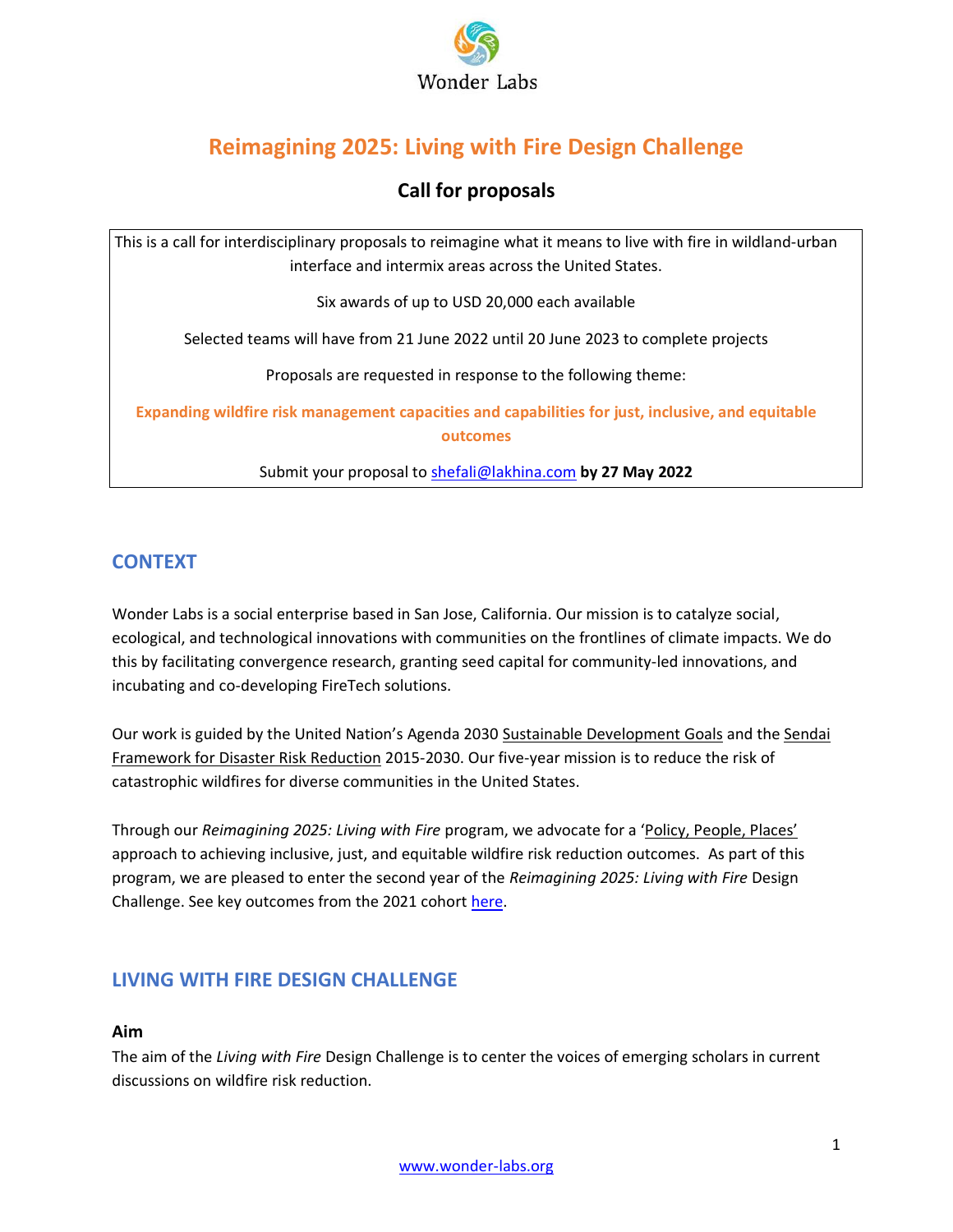

#### **Objective**

The objective of the *Living with Fire* Design Challenge is to enable student-led teams to closely engage with communities in processes of reimagining inclusive, just, and equitable pathways to living with fire.

# **2022 Design Challenge Theme**

Proposals are invited in response to the following theme: *Expanding wildfire risk management capacities and capabilities for just, inclusive, and equitable outcomes.* Communities across the country are experiencing a worsening forest health and fuel management crisis. While recently unveiled wildfire risk management strategies (for example, see USFS's *[Confronting the wildfire crisis](https://www.fs.usda.gov/sites/default/files/Confronting-Wildfire-Crisis.pdf)* and [California's](https://fmtf.fire.ca.gov/media/cjwfpckz/californiawildfireandforestresilienceactionplan.pdf) *Wildfire [and forest resilience action plan](https://fmtf.fire.ca.gov/media/cjwfpckz/californiawildfireandforestresilienceactionplan.pdf)*) detail ambitious plans, their effective implementation will be challenging in the absence of a sustained and professionally trained forestry and fire workforce.

In response to a growing capacity gap in forest and fire management, the 2022 Living with Fire Design Challenge requests proposals to pursue a reimagining of workforce capacities and capabilities for effective, equitable, and sustained wildfire risk management. Some examples of potential pathways include reimagining who performs fuel management work, re-envisioning how landscape treatments can be scaled, and exploring entry points for co-developing novel social, ecological, and technological innovations with fire practioners.

# **Methodology**

The Living with Fire Design Challenge methodology is based in foresight and futures-focused thinking. It seeks to create an enabling framework for community visioning exercises to identify reimagined pathways for living with fire in inclusive, just, and equitable ways (see recommended readings).

The Design Challenge seeks proposals that have been co-developed with communities at high risk of wildfire impacts. Proposed projects should seek to facilitate community-led structural analysis and scenario building to identify reimagined pathways to living with fire. Projects may reflect on values, amenities, social and environmental justice goals, with due attention to other locally relevant issues.

Expected outputs will include an identification of 'projected state/s' and 'reimagined state/s' of living with fire. A 'projected state' can be defined as a 'business as usual' scenario based on the current trajectory of wildfire risk reduction efforts in a community. In contrast, a 'reimagined state' can be defined as a process of reimagining ideal or desirable future/s by collaboratively envisioning diverse new possibilities. A 'projected state' can help *forecast* how we will live with fire in 2025 if we continue to do what we're doing right now or do more of the same. A 'reimagined state' can enable a community to *backcast* how to get to reimagined future state/s by choosing new pathways, sometimes building on past efforts. For example, read about how a 2021 cohort project from Gold Hill, Colorado, facilitated a community visioning process to identify projected and reimagined states [here.](https://storymaps.arcgis.com/stories/a75b7bd06f214422a4fa88683a50da51)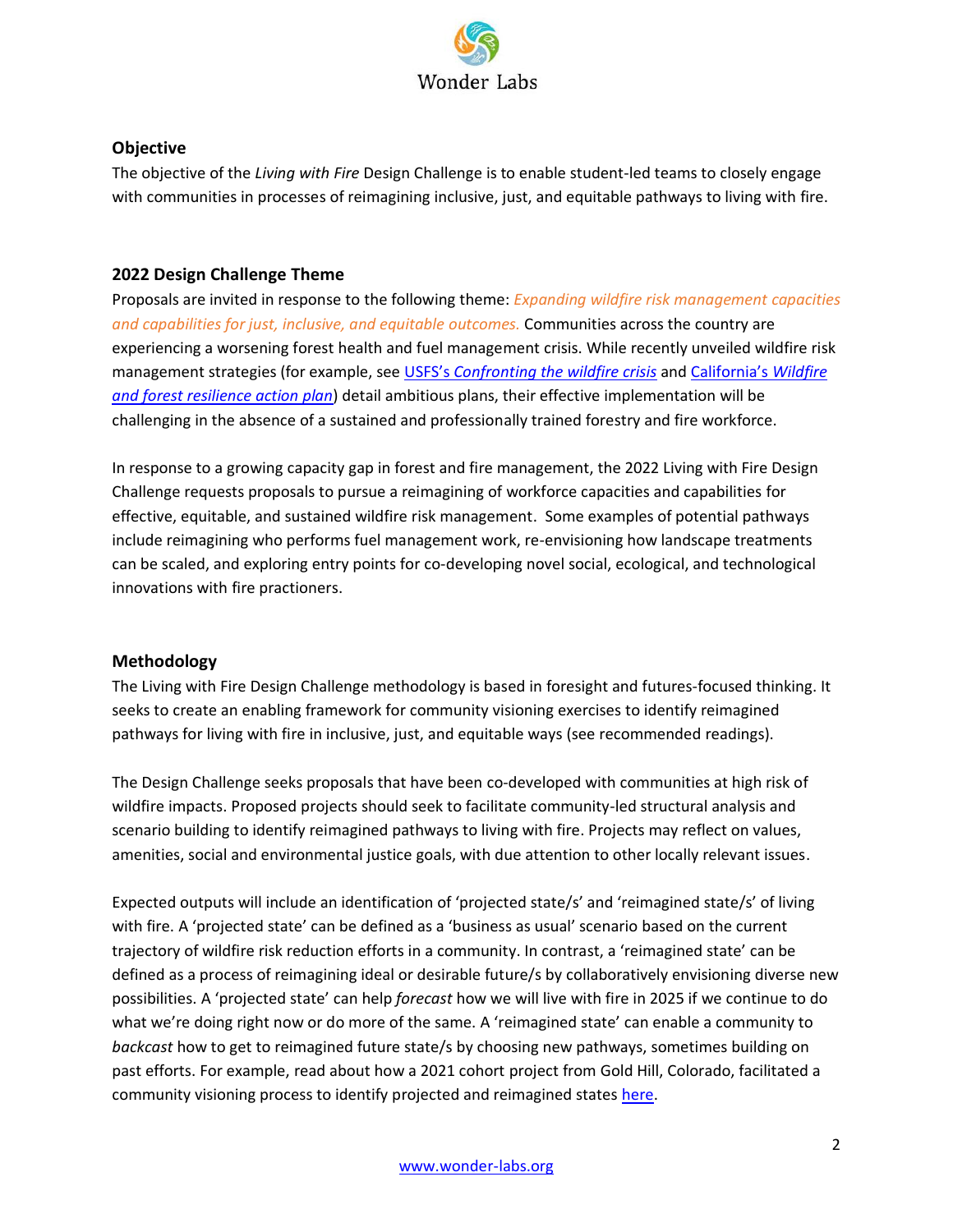

A process of reimagining can be supported through the iterative development of data-driven indicators / metrics to monitor how a community progresses along its 'projected state/s' and 'reimagined state/s'. Teams can develop 'projected state/s' and 'reimagined state/s' using indicators, maps, graphs, and other visualization tools. Indicators should be locally relevant and help monitor and track progress to achieving projected and reimagined state/s, as defined by the participating community. Maps can be geographical, statistical, conceptual, or narrative-based, and can be hand-drawn, app-based, or platform-based to represent projected and reimagined states, as defined by the participating community.

Final outputs from selected projects will be due 20 June 2023 and showcased at an end of project webinar. It is expected these outputs will contribute to a more robust characterization of what fire adapted communities look like across social geographies, while backcasting diverse pathways to get there.

#### **2021 Design Challenge Outcomes**

In 2021, our first *Living with Fire* Design Challenge cohort co-developed projects with local partners in four communities living with high risk of wildfire impacts, see highlights below:

- Reimagining community wildfire protection planning in Ventura County, California, see [here.](https://www.livingwithfiredesignchallenge.com/teams/project-one-cy9xp)
- Reimagining defensible space in Santa Barbara County, California, see [here.](https://www.livingwithfiredesignchallenge.com/teams/project-three-p9pcc)
- Inclusive evacuation planning for Marin County, California, se[e here.](https://www.livingwithfiredesignchallenge.com/teams/55kvj2bdg26ns8hham4v9y1rq4qn3b)
- Reimagining community resilience in Gold Hill, Boulder County, Colorado, see [here.](https://www.livingwithfiredesignchallenge.com/teams/project-two-smsn7)

Learn more about the 2021 cohort—teams, projects, and outcome[s here.](https://www.livingwithfiredesignchallenge.com/teams)

# **APPLICATION PROCESS**

#### **Interested in applying to the Living with Fire Design Challenge? Here's what to do next:**

- 1. Assemble a team of at least three students from 2-3 distinct disciplinary backgrounds, one faculty advisor, and one community partner.
- 2. Nominate a student team lead and a community partner who will be responsible for managing the team's participation in the Design Challenge and communicating with Wonder Labs.
- 3. Collaboratively draft a proposal following the submission guidelines below.
- 4. Submit your three-part proposal to [shefali@lakhina.com](mailto:shefali@lakhina.com) before 27 May 2022.

Wonder Labs will announce up to six winning teams by 10 June 2022. Selected teams will have from 21 June 2022 until 20 June 2023, to complete the Design Challenge.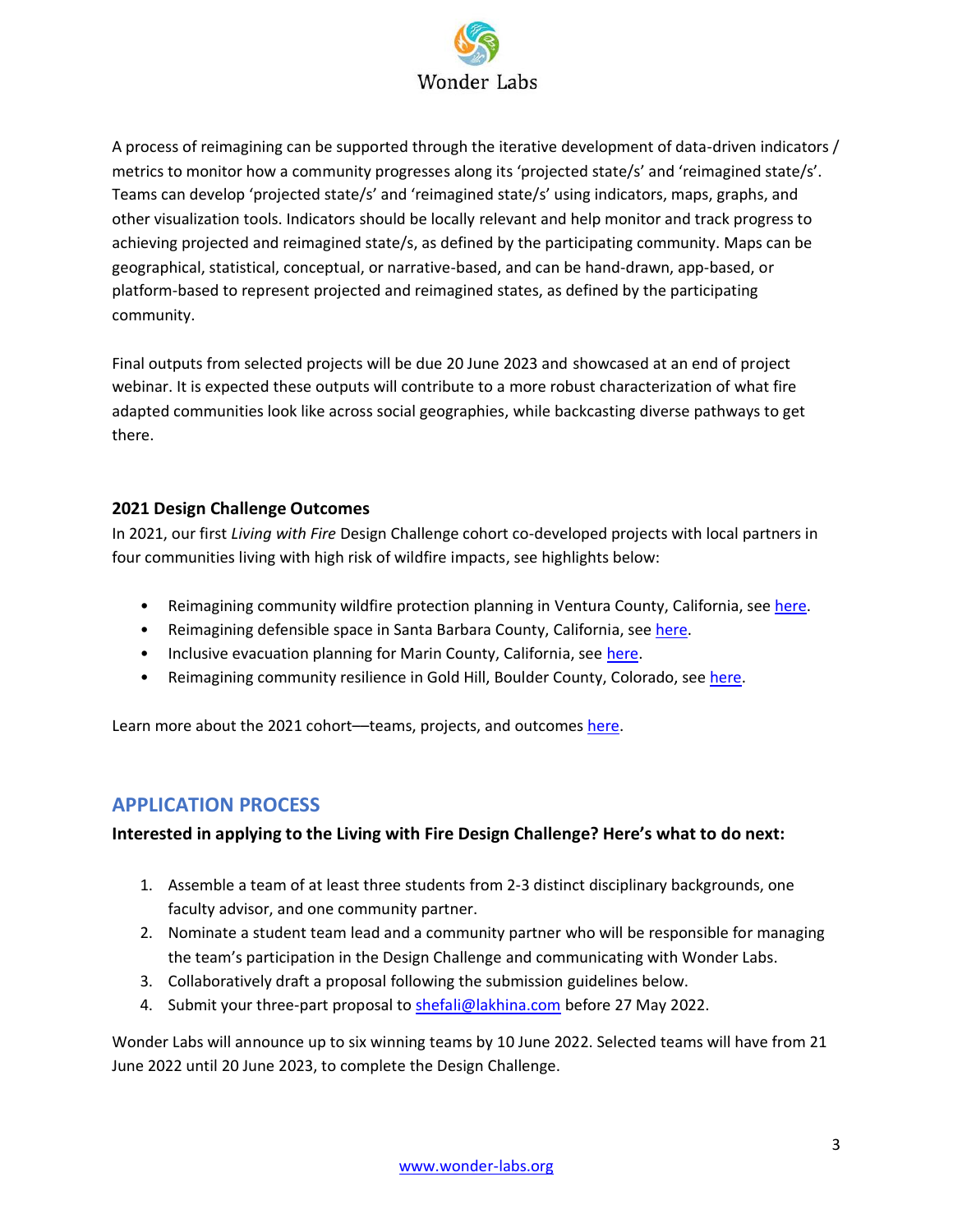

#### **Forming a Team**

Students can be at masters or graduate level of study, from relevant disciplines (such as geography, sociology, engineering, environment, forestry, economics, urban planning), and must be currently registered at an academic institution in the United States. To ensure interdisciplinarity, we require teams to be comprised of students from at least two relevant disciplinary backgrounds. The faculty advisor must be a current academic advisor to at least one student on the team and should be able to provide methodological guidance to students through the course of the Design Challenge as required. The faculty advisor is expected to ensure methodological rigor and high-quality deliverables. The community partner must be currently leading wildfire risk reduction efforts in a community and should be able and willing to facilitate community-wide dialogue, participation, and coordination of local follow ups from the Design Challenge. One student team lead and one community partner representative will be responsible for co-managing the team's participation in the Design Challenge and maintaining regular communication with Wonder Labs and other partners, as relevant.

#### **Proposal Requirements**

- The proposal must address the specific context, needs, and capabilities of a community at high risk from wildfire impacts in the United States.
- The proposal must be place-based and address how the process of reimagining will be inclusive of the perspectives, experiences, and capabilities of diverse members of community.
- The proposal must seek to address the historical and cascading social, economic, public health, and environmental impacts of wildfires for the selected community.
- The proposal must demonstrate how the team will transcend disciplinary boundaries and organizational silos to adopt ethical, problem-focused, and solutions-based [convergence](https://www.frontiersin.org/articles/10.3389/fbuil.2020.00110/full)  [research principles.](https://www.frontiersin.org/articles/10.3389/fbuil.2020.00110/full)
- The proposal will explore how a process of reimagining can bring together diverse ways of knowing, including indigenous and migrant perspectives, with  $21<sup>st</sup>$  century technologies in respectful, just, and empowering ways.

# **Submission Guidelines**

Design Challenge proposals are due to [shefali@lakhina.com](mailto:shefali@lakhina.com) before 5 pm PST on **27 May 2022**. The email proposal should include:

- 1. Cover letter (250 words): concretely explain *what* your team hopes to achieve with a Design Challenge award. The cover letter must be co-signed by all team members, including at least 3 students, 1 faculty advisor, and 1 community partner.
- 2. Design brief (1500 words): outline *how* you will facilitate a process of reimagining with a community at high risk of wildfire impacts. Clearly describe your ethical framework, methodology, and expected outcomes. Clarify what you hope to do with the award amount, and why. Please state any prior work, publications, and outcomes between team members,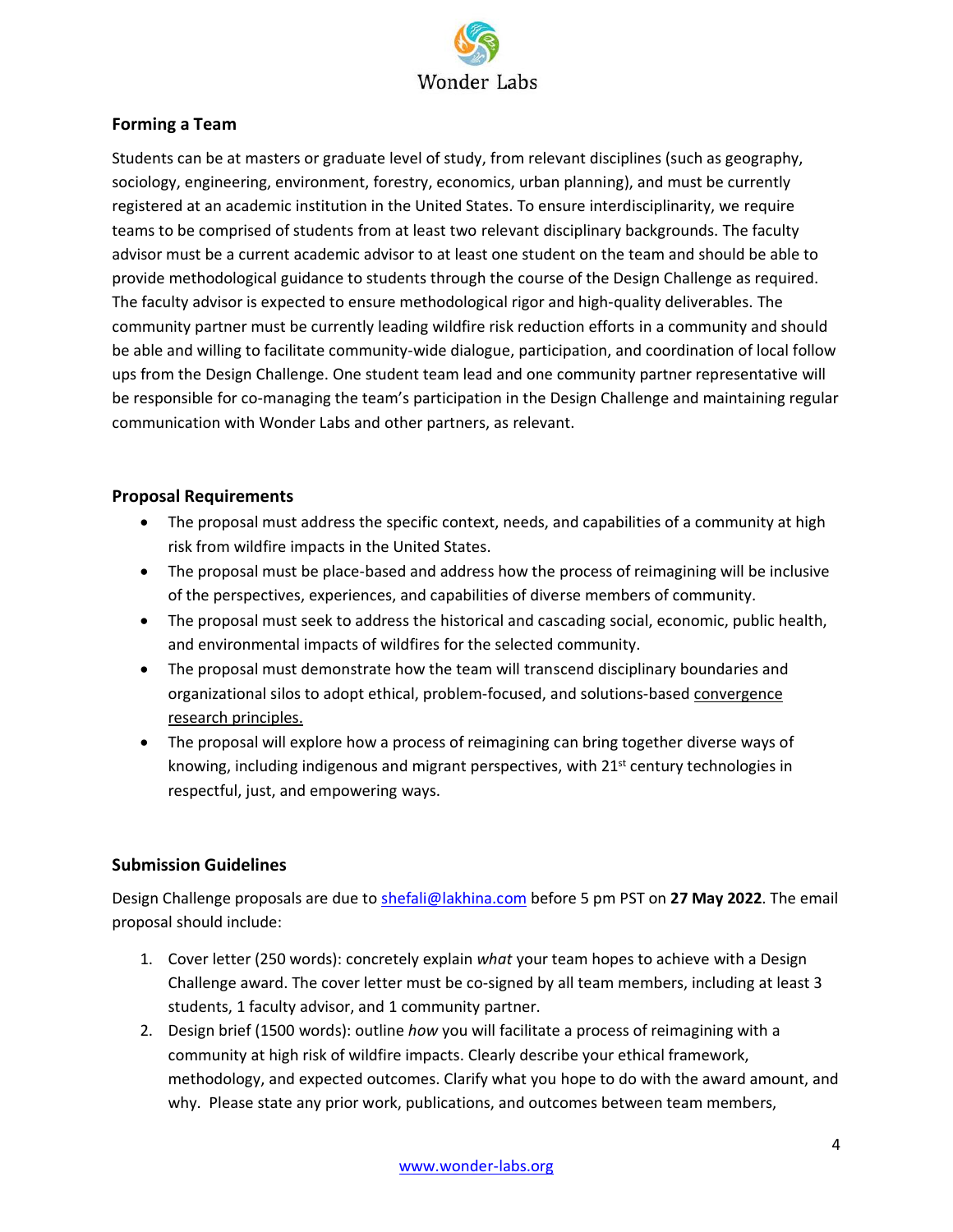

especially with the proposed community partner/s. Further details in Design Brief Template, below.

3. Provide a link to a 2-minute video pitch: the video pitch should highlight *why* your approach is novel and how it serves the community you have chosen to work with. The video pitch can be presented by one team member on behalf of the entire team, or it can be collaboratively presented by all team members. The team must consider accessibility issues when preparing the design brief and video. Videos must include captioning or a transcript.

# **Design Brief Template**

- **1. The Title page** will include a Project Title and a complete list of Team Members.
	- Include at least 3 student's details in the following format: First name Last name, Level of study, Course, University. Include Email id and a photo.
	- Include at least 1 faculty advisor's details in the following format: First name Last name, Designation, Department, University.
	- Include at least 1 community partner's details in the following format: First name Last name, Designation, City, County, State. Include Email id and a photo.

# **2. Design Brief (1500 words)**

- i. **Context**: Provide details about the community your team will work with. You can define community at neighborhood/ subdivision, municipal, or county scale. Identify the community's Wildland-Urban Interface (WUI) designation as listed in a local Community Wildfire Protection Plan. Clarify why the process of reimagining 2025 is relevant or interesting to the participating community. In response to the 2022 theme, briefly identify the local capacity and capability challenges and opportunities your project will respond to.
- ii. **Methodology**: Provide a brief description of your proposed method of engagement. How will the team facilitate a process of reimagining with the participating community? How will you make use of any past or ongoing community-wide discussions and planning processes, such as the Fire Adapted Communities Self-Assessment, the Community Wildfire Protection Plan, and the Local Hazard Mitigation Plan, or others?
- iii. **Expected outcome/s:** What are the expected outcomes from your proposed process? How will you know when you've successfully completed an inclusive process of reimagining with diverse members of community? Will you develop indicators, graphs, maps, or other kinds of tools to present your reimagining?
- iv. **Prior work**: How will this award contribute to your ongoing/ previous work with the participating community? Has this team previously collaborated on any project/s, especially with the proposed community partner? Links/publications/ lessons to share?
- v. **Ethics Statement**: How will your team conduct ethical research in caring, respectful, and inclusive ways? How will you engage with vulnerable and marginalized members of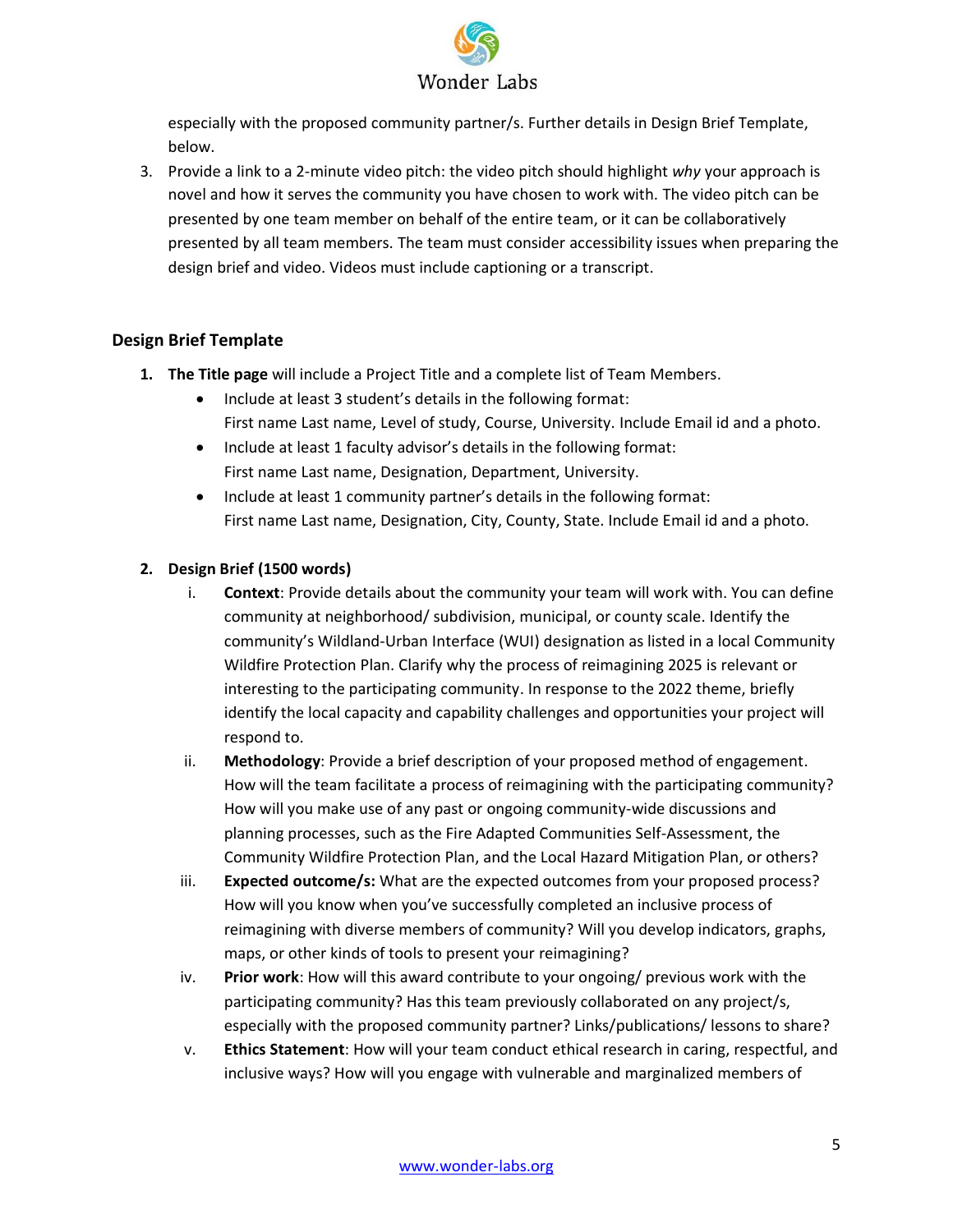

community? How will you represent your findings and next steps in inclusive and accessible ways?

- vi. **Timeline and Major Milestones**: Provide a timeline for community consultations and the reimagining process. The timeline should include major project activities and milestones, with a budget as relevant.
- vii. **Future Directions**: Describe what it would mean if this project were successful and what next steps you might build on to scale or translate the lessons and/ or priority actions of this project. How will you keep the momentum going with the community?
- viii. **Budget Justification**: The proposal should include a budget justification to outline where/ to whom funds will be allocated and why. Budget fields can include stipends, equipment, food, travel, miscellaneous.
- ix. **References**, if any.

# **Funding and Resources**

The Design Challenge funds will be awarded in four equal tranches based on progress through the year. Each tranche will be received in equal parts by a student and a community partner. A nominated student and community partner will commit to distributing the grant equitably as a stipend to members of the participating team, or the team may choose to spend the money on equipment, workshops, travel, or other relevant expenses.

In addition to seed funding, Wonder Labs will provide selected teams with regular access to industry, community, and academic mentors who will provide feedback and guidance throughout the period of the Design Challenge. Wonder Labs and relevant partners will also support the selected teams in obtaining future funding opportunities to implement priority actions / pathways identified through the Design Challenge, beyond 2023.

# **Review Criteria**

The proposals will be reviewed using the following criteria:

- Eligibility criteria (no points):
	- 1. Proposal includes three parts: cover letter, design brief, and video pitch.
	- 2. Project team includes at least 3 students, 1 faculty advisor, 1 community partner.
	- 3. Project can be accomplished within a 12-month period (21 June 2022––20 June 2023).
- Proposal review (100 points):
	- 1. Cover letter (max. 20 points)
	- 2. Design brief (max. 70 points)
	- 3. Video pitch (max. 10 points)